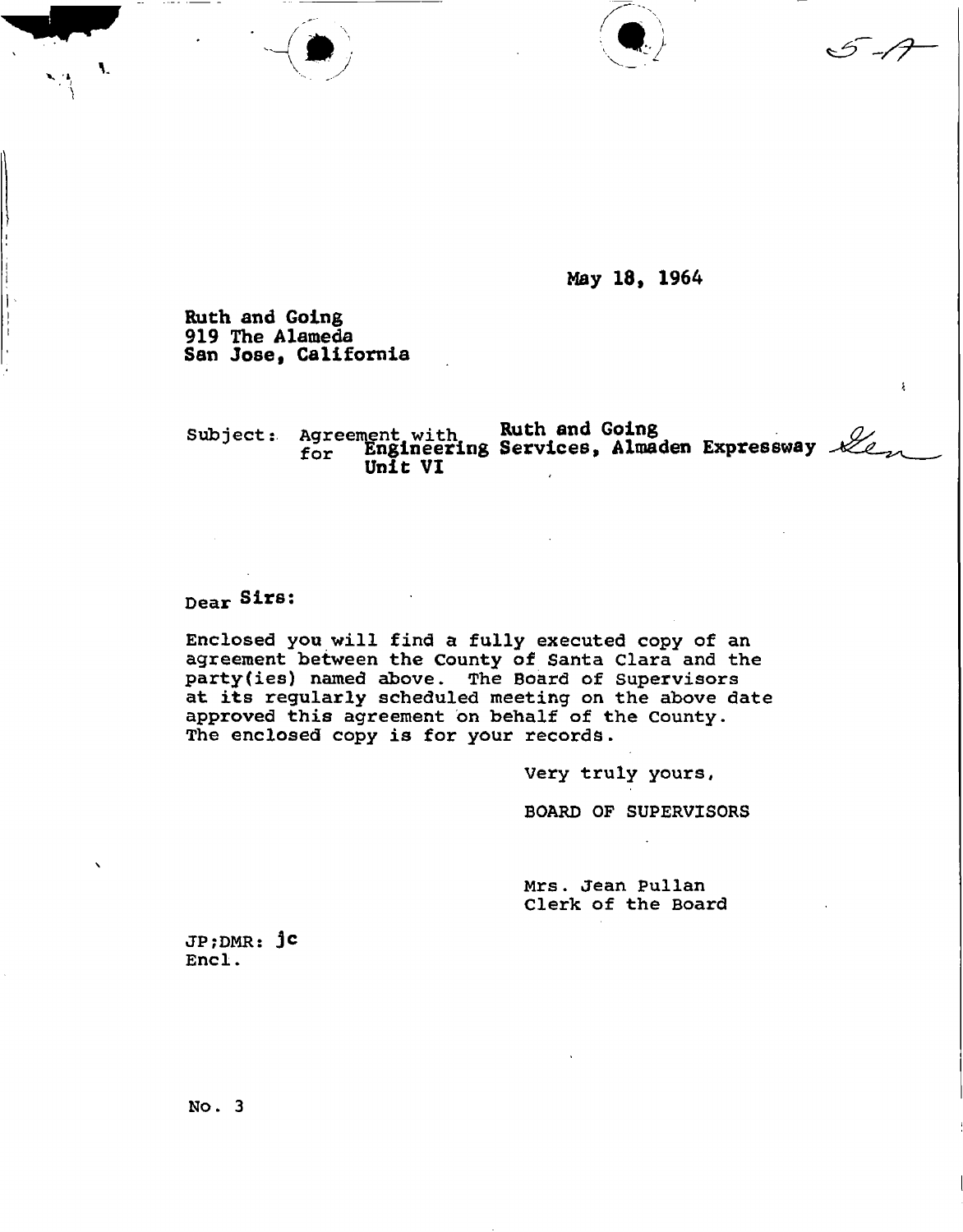**THE FOLLOWING is an agreement between the County of Santa Clara (hereinafter called "County") and Ruth and Going** 

**performance of engineering services on the Almaden Expressway between 1000 feet southerly of Crown Boulevard and Harry Road. (hereinafter called "Engineer 11 ) for the** 

**WHEREAS, Engineer is a duly licensed and qualified engineer experienced in preparing plans for the construction of public highways; and** 

**WHEREAS, it is the judgment of the Board of Supervisors of the County of Santa Clara that it is necessary and advisable to employ Engineer for such purposes in connection with the aforesaid Expressway;** 

**WOW, THEREFORE, THE PARTIES HERETO AGREE AS FOLLOWS:** 

#### **I. DUTIES AMD COMPENSATION OF ENGINEER**

**Engineer agrees to fully complete the performance of the following services for County not later than ten (10) months after the date of execution of this agreement. For purposes of this agreement, one (1) month shall be thirty (30) consecutive calendar days.** 

- **A. Prepare right of way maps and documents** 
	- **1. Make such field surveys as are necessary to determine the location of the boundaries of the property crossed by the Expressway right of way.**
	- **2. Reduce the survey notes taken in conjunction with the above surveys.**

MAY 1 8 1964 APPROVED. **M ! CE CC PC DPW FLD NO: ........ ABSTAINS: .......** 

**c e Tlu )**  COUNSEL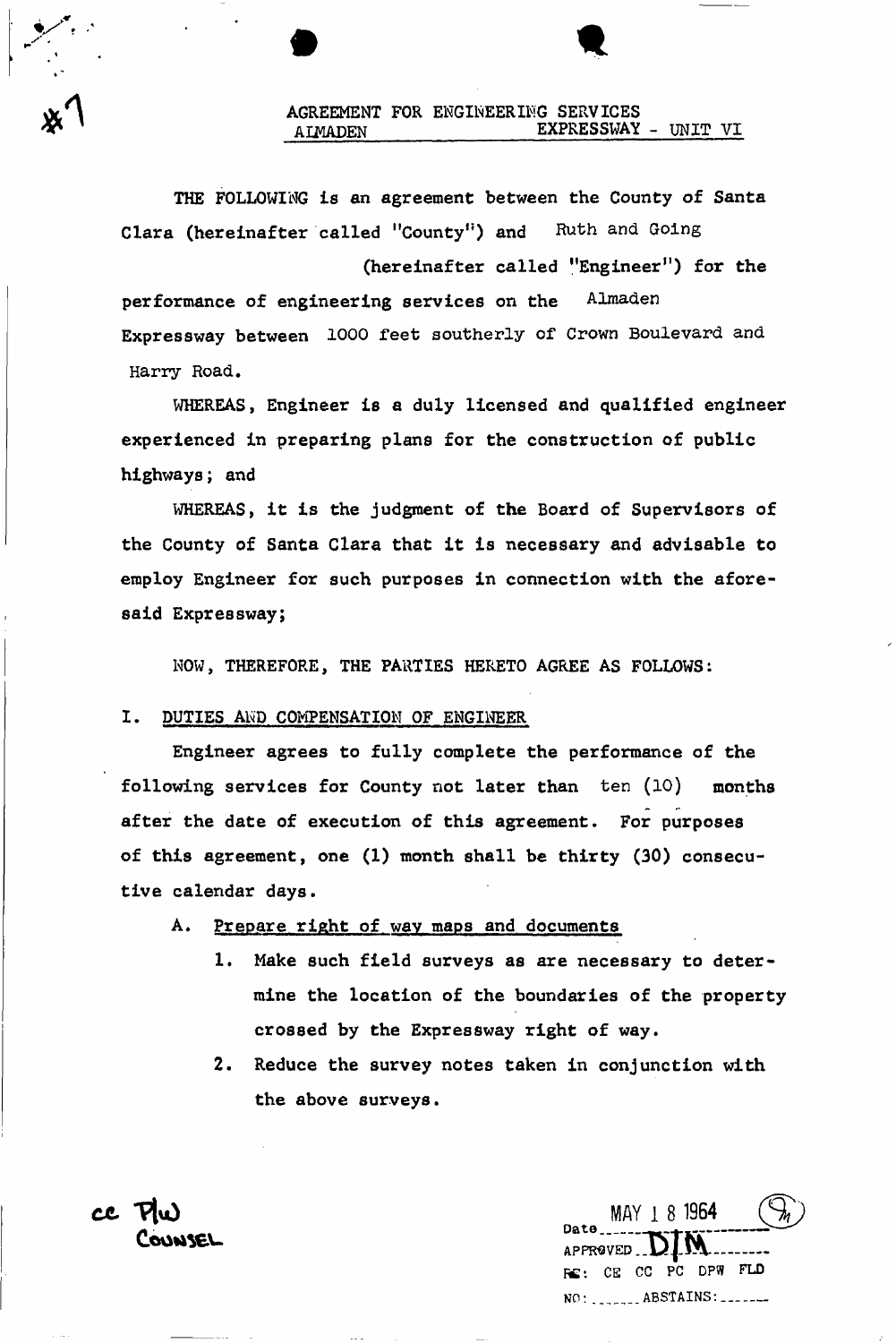3. Prepare right of way strip maps in form **recordable as records of survey. Said maps to be drawn to the scale of approximately 40 feet to the inch.** 

**• «** 

**4. Be prepared to testify and to testify in court as to the nature of the survey work when required to do so in actions of eminent domain necessary to acquire the above rights of way.** 

**Prior to the making of property surveys. County shall provide preliminary title reports covering those lands contained within the limits of the approximate plan lines of the proposed expressway. Engineer and County will arrange such schedule of right of way survey completion dates as will enable County to proceed at the earliest possible date with the acquisition of all rights of way whose actual boundaries are not dependent upon the**  completion of the final design.

**Payment for the aforesaid right of way maps and documents together with testimony will be made in accordance with the schedule of rates as set forth in Exhibit "A, attached hereto and made a part hereof. Payment shall be made within thirty (30) days after the submission of monthly invoices covering said work. In the event of court appearances or preparation therefor, payment shall be made within thirty (30) days after the approval by**  *t*  **the County Counsel of an invoice covering such court appearances**  or preparation.

 $-2-$ 

**or preparation.**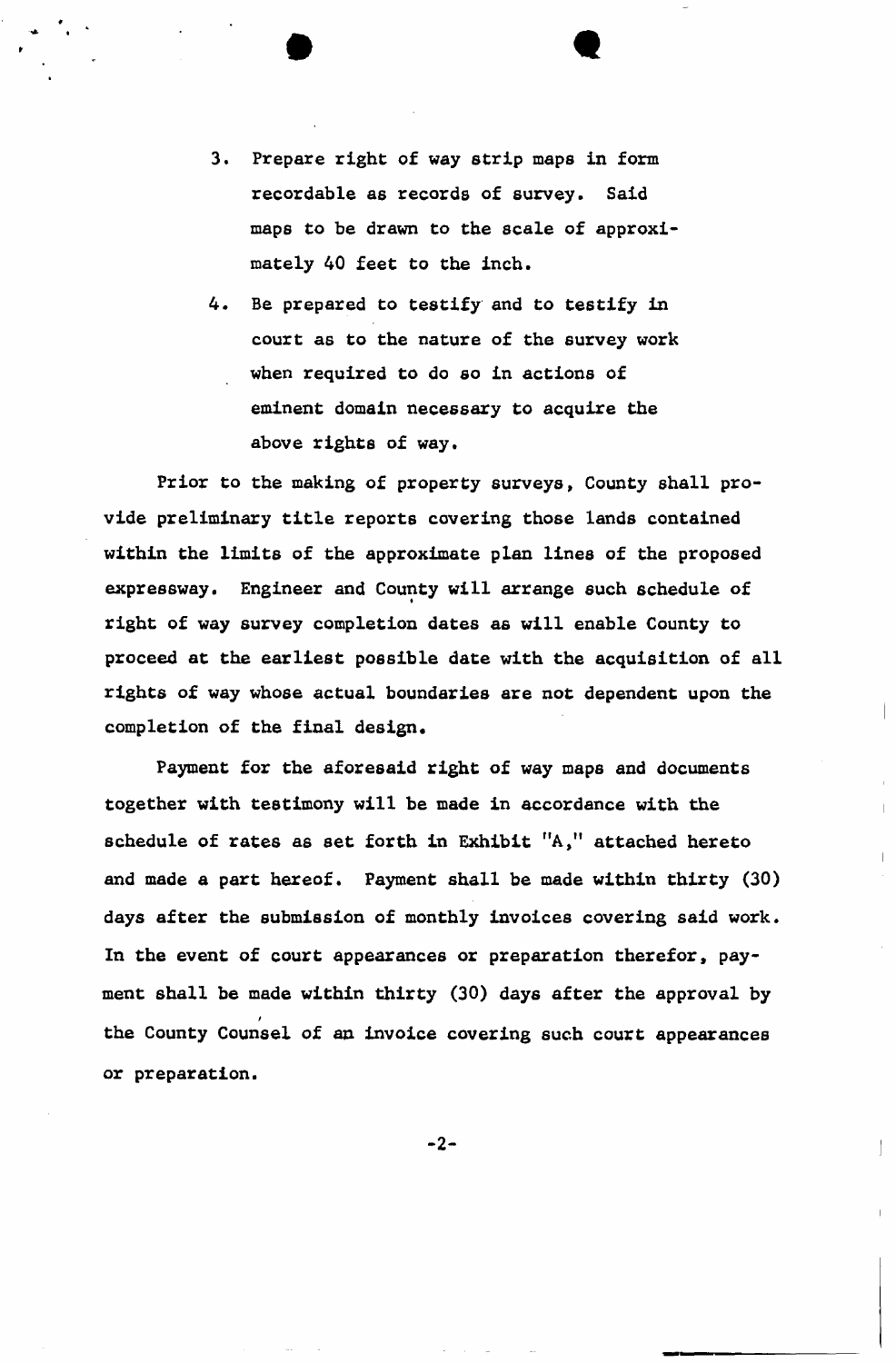## **B. Prepare design plans and estimates, including**

- **1. Control line and cross section surveys.**
- **2. The reduction of survey notes.**
- **. 3. Complete plans and profiles, including typical sections, cross sections, layout sheets, grade sheets, and construction sheets for the roadway. Said plans shall conform to the standard plans and standards for roadway construction of the County of Santa Clara, Department of Public Works, and to the provisions contained in Part 7 and Part 8 of the State of California Department of Public Works, Division of Highways Planning Manual of Instructions. Plans are to be submitted drawn in pencil on vellum paper.**
- **4. Complete plans, elevations, sections, camber diagrams, foundation plans, pile driving information, grade details, wing walls and revetment details for bridges, culverts, and/or grade separation structures. Design of structures shall be made in accord with the procedures outlined by County and/ or in Volumes 1 and 2 of the State of California, Department of Public Works Division of Highways Bridge Planning and Design Manual.**
- **5. Lighting, signing, and signalization plans, including phasing diagrams and stripping plans.**
- **6. Estimated cost of construction based on quantity estimates conforming to the standard list of roadway project quantities as said list is contained in the County of Santa Clara, Department of Public Works' schedule of contract quantities and estimating prices shown on Exhibit "B" attached hereto and made a part hereof.**

$$
-3 -
$$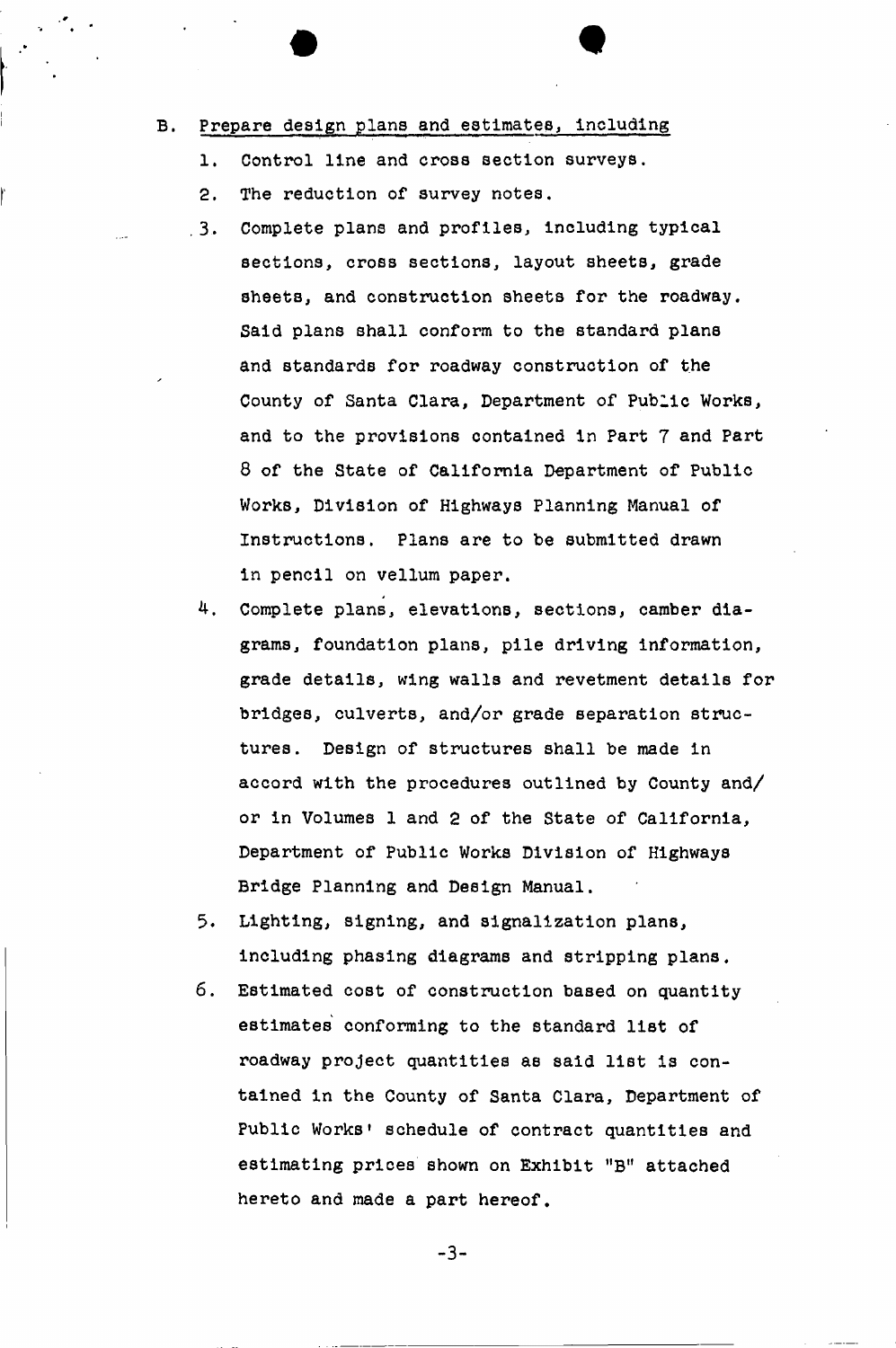**Twelve (12) copies of the complete plans and estimates shall be submitted to the Director of Public Works for final inspection and approval. The Director may request such modifications dnd adjustments as are deemed necessary by County; and Engineer shall, within sixty (60) days after receipt of a list of required modifications and adjustments, return to the Director one (1) copy of the plans, together with all tracings, profiles, cross sections, plats, estimates and descriptions modified and adjusted as required in said list.** 

## **II. COST OF PROJECT**

**Engineer shall make every effort possible, commensurate with good engineering practices, to design the expressway described herein pursuant to the list of quantities and estimated prices outlined in Exhibit "B n , so the same may be constructed under the County Expressway Program, Phase I, for a sum not to exceed One Million One Hundred Thousand Dollars (\$1,100,000.00) known as the estimated cost of the project.** 

#### **III. COMPENSATION**

**County shall pay Engineer the sum of Forty-Eight Thousand**  gath (\$48,796.00)<br>Seven Hundred Ninety-Six Dollars as and for the full and **Seven Hundred Ninety-Six Dollars . as and for the full and satisfactory performance of the work described in subparagraph B of paragraph I above. Said amount shall be hereinafter called the "Engineer s Fee" and is computed pursuant to the schedule of**  the "Engineer's Fee" and is computed pursuant to the schedule of *Eves shown on Exhibit* **C attached hereto and made a part hereof. Any changes in the Engineer's fee shall be made in accordance with the rates contained in Exhibit "C** with the rates contained in Exhibit "C". **.** 

**Changes or modifications in the work to be done by Engineer hereunder may be required in writing by County from time to time. Changes or modifications shall be either (a) those made during the performance of this agreement or (b) those made after full and satisfactory performance of this agreement by Engineer.** 

-4-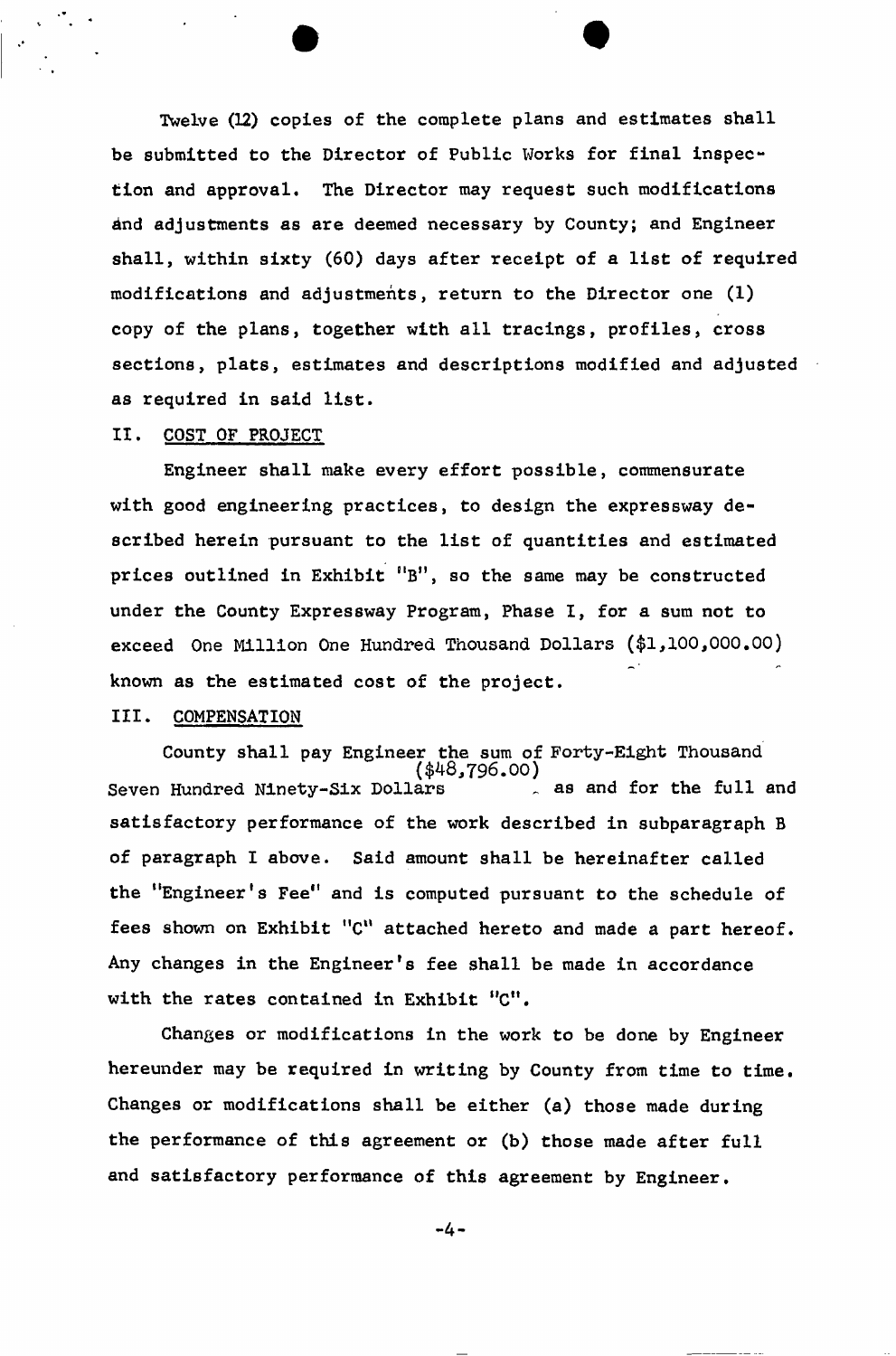**Engineer agrees that any changes or modifications made under (b) shall be at the per diem rates shown in Exhibit "A u . Engineer further agrees that changes or modifications made under (a) for all items of work fully and satisfactorily completed upon the date said changes or modifications are requested by County shall be made at the per diem rates shown in Exhibit "A"; and changes or modifications for any or all items of work not yet started by Engineer shall be compensated for by adding to or deducting from the estimated cost of the work the reasonable value of the services for said work, and Engineer's fee shall be adjusted accordingly. If County and Engineer fail to agree on the reasonable value of the services for said work, the additive or deductive amount shall be computed on the per diem rates as shown in Exhibit "A".** 

**Changes or modifications in the work due to failure of the work to meet any standards or specifications referred to herein shall be deemed "corrections" and the same shall be made by Engineer at no cost or expense to County.** 

#### **IV. PROGRESS PAYMENTS**

**Progress payments for the work to be performed under paragraph I-B shall be made as follows:** 

- **1. Twenty-five (25) percent of Engineer's fee thirty (30) days after approval of the Director of Public Works of the field notes of the completed control line and cross section surveys.**
- **2. Twenty-five (25) percent of Engineer's fee thirty (30) days after the approval of the Director of Public Works of a map showing alignment, obstructions, and improvements, together with cross section sheets showing exact elevations and position of all ground shots taken.**
- **3. Twenty-five (25) percent of Engineer's fee thirty (30)**

-5-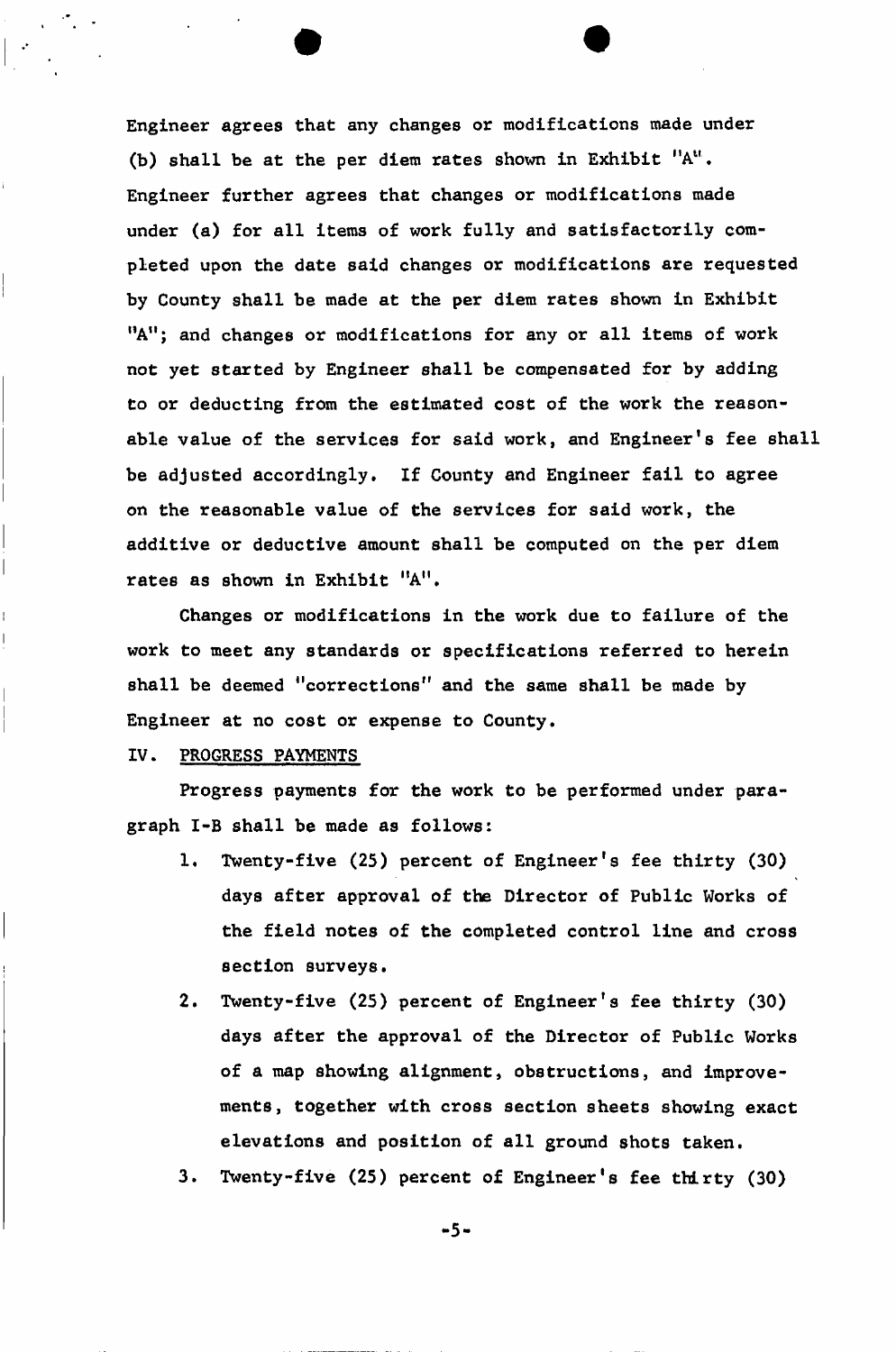**days after acceptance of the aforesaid twelve (12) copies of plans submitted for final modification,** 

**4. Twenty-five (25) percent of Engineer's fee thirty (30) days after full performance of all items of work, including all modifications, to the complete satisfaction of the Director of Public Works.** 

#### **V . CONSULTATION WITH COUNTY OFFICIALS**

**During the preparation of the plans, Engineer shall render reports and hold meetings with authorized County officials as directed by the Director of Public Works for the purpose of reviewing the work and discussing the progress of plans. VI. SUFFICIENCY OF ENGINEERING WORK** 

**Engineer agrees that all work performed by Engineer or under his direction shall be adequate and sufficient to meet the purposes specified therefor, and shall be rendered to the satisfaction of County.** 

## **VII. LIST OF ASSOCIATES**

**Engineer agrees that the following is a complete list of other engineers and consultants with whom he intends to associate or to subcontract the work to be performed under this agreement:** 

**NONE** 

#### **VIII. TITLE TO DOCUMENTS**

**All maps, plans, designs, detailed drawings, records of survey, work data, and all other documents prepared by or under the direction of Engineer in the performance of this agreement shall immediately become the property of County.** 

## **IX. ENGINEER IS NOT AN EMPLOYEE OF COUNTY**

**It is understood that Engineer is not acting hereunder in any manner as an employee of County, but solely as an independent** 

 $-6 -$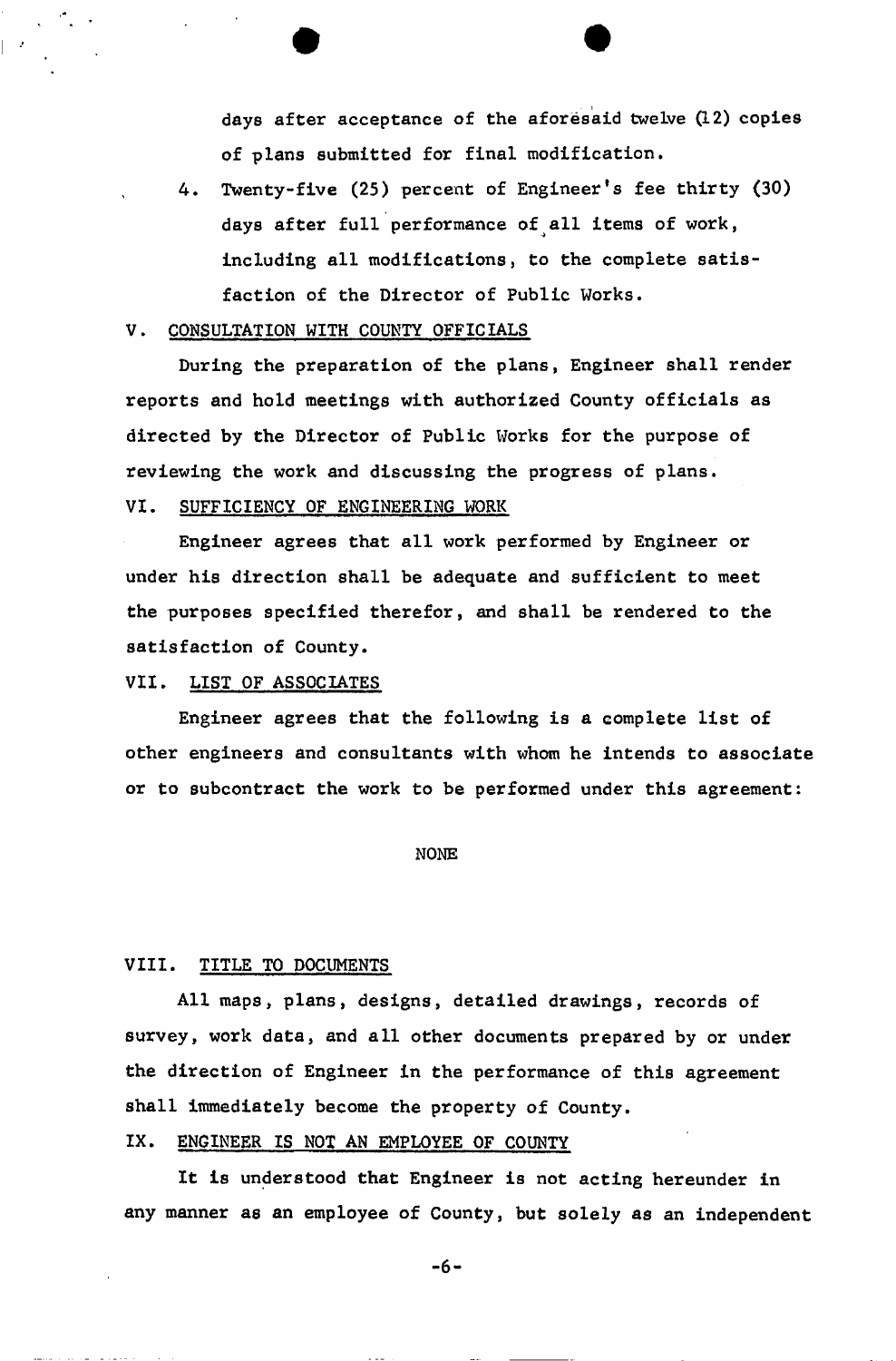**contractor, and County shall not, under any circumstances, be liable to said Engineer or any person or persons acting for or under him, or any third persons for any death, injuries, or damage arising out of this agreement, and Engineer agrees to indemnify and hold County free and harmless therefor,** 

#### **X. TERMINATION OF CONTRACT**

**A. County may terminate this agreement at any time without cause upon notice of discontinuance and termination of said agreement given in writing by County, or its authorized agents, to Engineer. Such notice shall be sufficient and complete when the same is deposited in**  the U.S. Mail, postage prepaid, addressed as follows:

> **Ruth and Going 919 The Alameda San Jose, California**

**B. In the event of the abandonment or suspension of work for which engineering services have been performed under this agreement, or in the event of the termination of this agreement, Engineer, if requested to do so by County, shall stop work at the stage directed by County and shall deliver to County all data, and drawings, developed as of said stage, and County shall have the right to have such drawings and data completed by others. Engineer shall accept as full payment for services rendered and for all work to be done and performed hereunder or done and performed prior to the effective date hereof and in complete satisfaction of any and all claims against County accruing to Engineer by reason of the abandonment or suspension of the work or termination of said contract, all fees then due and owing for work performed in accordance with the fee schedule as set forth in Exhibit "A" of this agreement.** 

 $-7-$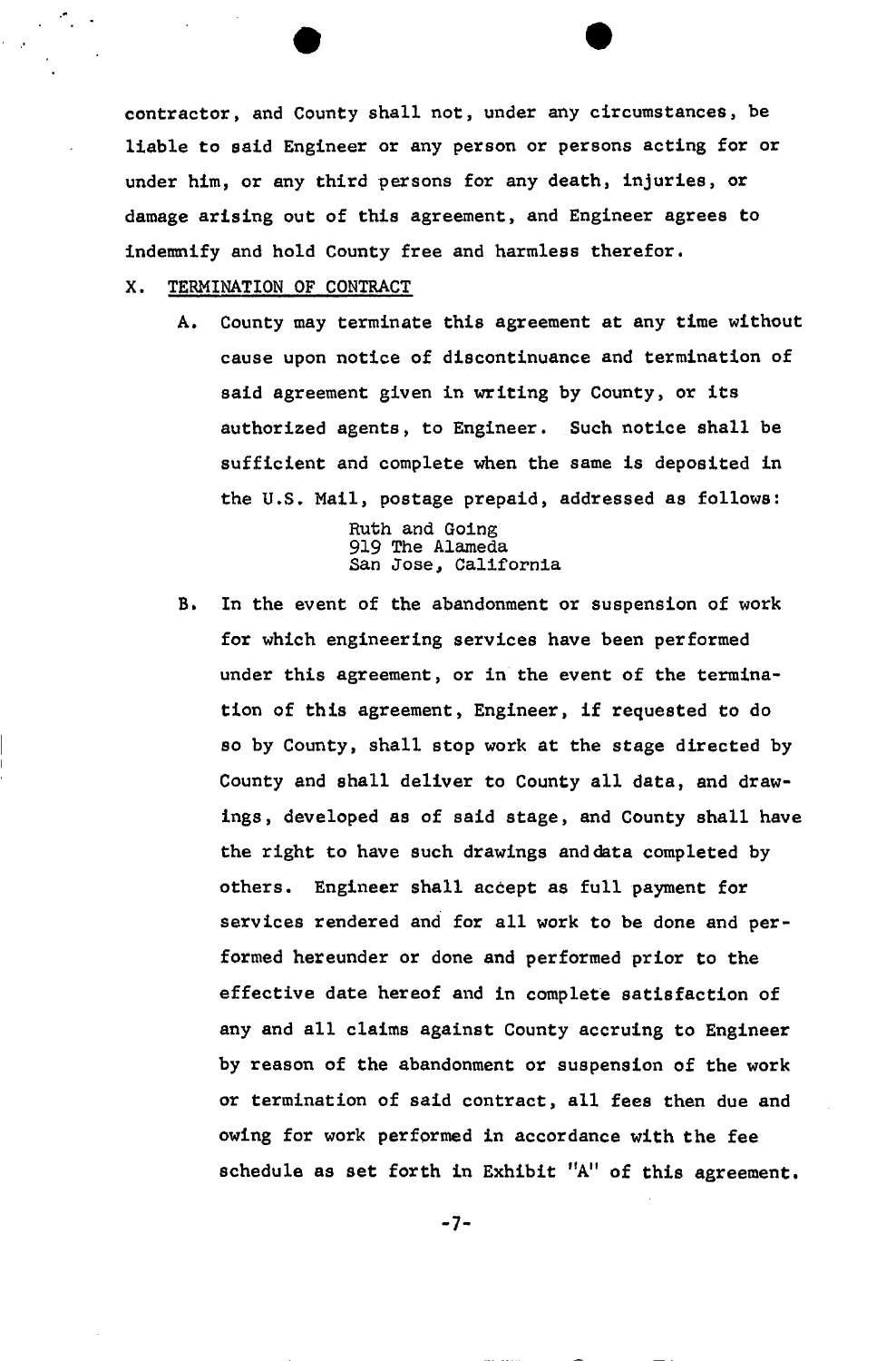## **XI. ASSIGNMENT**

**This agreement shall not be assigned, nor shall any work to be performed hereunder by Engineer be assigned, without first obtaining the express written consent of the Board of Supervisors of County.** 

#### **XII. SCOPE OF AGREEMENT**

**This writing constitutes the entire agreement between the parties relative to the engineering services or work performed pursuant thereto, and no modification hereof shall be effective unless and until such modification is evidenced by a writing signed by both parties to this agreement.** 

**IN WITNESS WHEREOF, the parties hereto have caused this agreement to be executed by their respective officers duly**  authorized: By COUNTY this  $MAY \perp 8$  1964 , and by **ENGINEER this Mfl Y 1 8 196 4 .** 

**COUNTY OF SANTA CLARA** 

upervisors Board

"COUNTY

**ATTEST: JEAN PULLAN, Clerk Board of Supervisors** 

> DONALD M. RAINS Assistant Clerk Board of Supervisors

**RUTH AND GOING**  By R. CLARK BECK Executive Manager

**"ENGINEER"**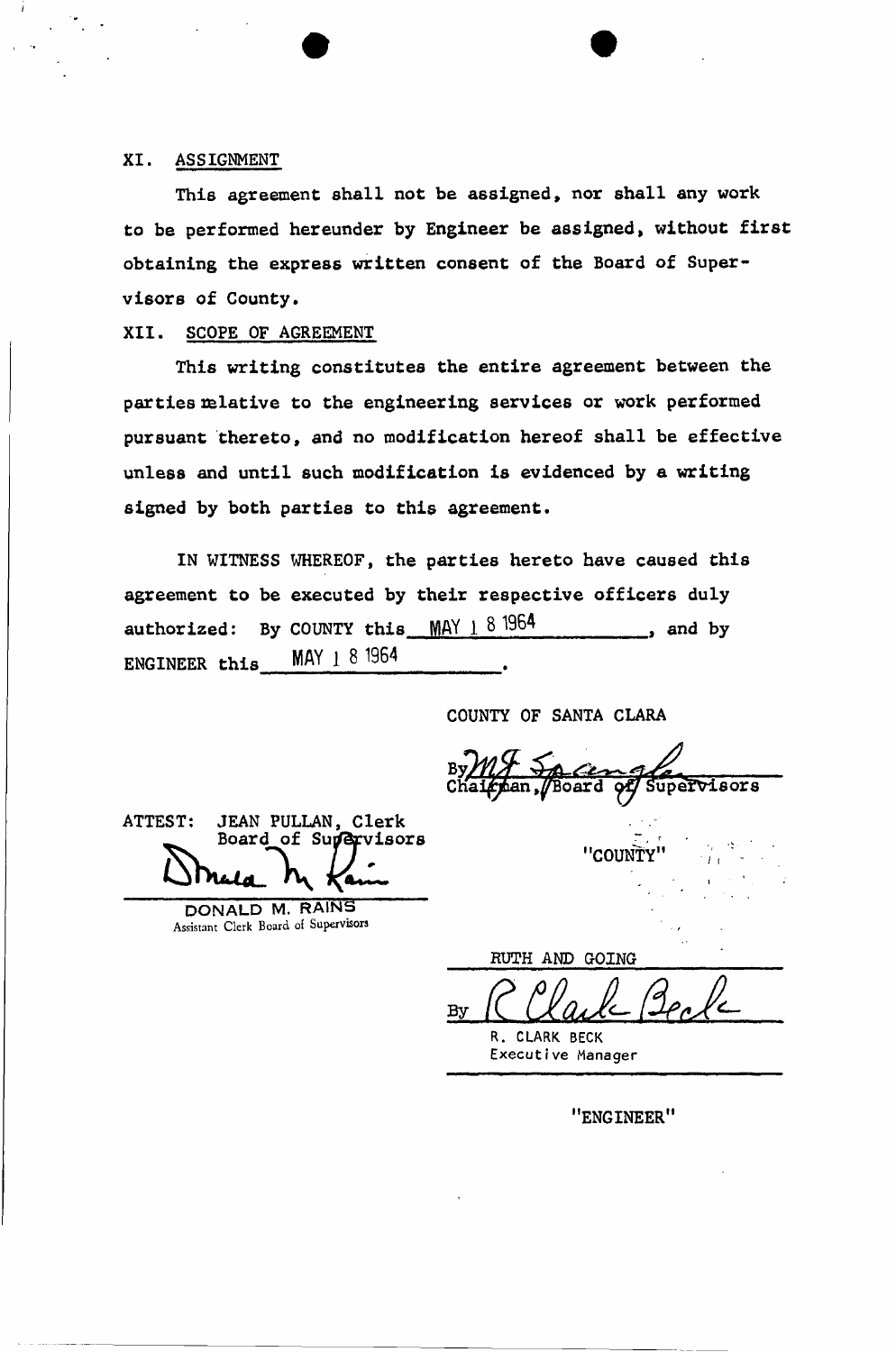#### EXHIBIT "A"

Due to variations in the problem encountered in surveying, it is agreed that fees be as follows:

- A. PER DIEM CHARGE RATES
	- 1. Time By classification of Personnel
		- (a) Field Work  $2$ -man party  $$22.00$  per hour 3-man party 31 .00 per hour 4-man party 40 .00 per hour  $(b)$ Office Work
			- Consultation 20 .00 per hour Project Engineers 15.00 per hour Assistant Engineers 13 .00 per hour Senior Draftsmen 11.00 per hour Junior Draftsmen 19.00 per hour Stenographic 6.00 per hour
		- $(c)$ Litigation Court Appearances 25 .00 per hour Consultation and Preparation 20 .00 per hour for Court Appearance or Other Legal Proceedings
	- 2. Material and Transportation

Stakes, Monuments, Materials and Blueprints at cost, plus 25%. Transportation at  $0.15$  per mile

> Revision #1 - 10-24-61 Revision #2 - 11- 8-61 Revision  $#3 - 9-12-62$ Revision #4 - 9-11-63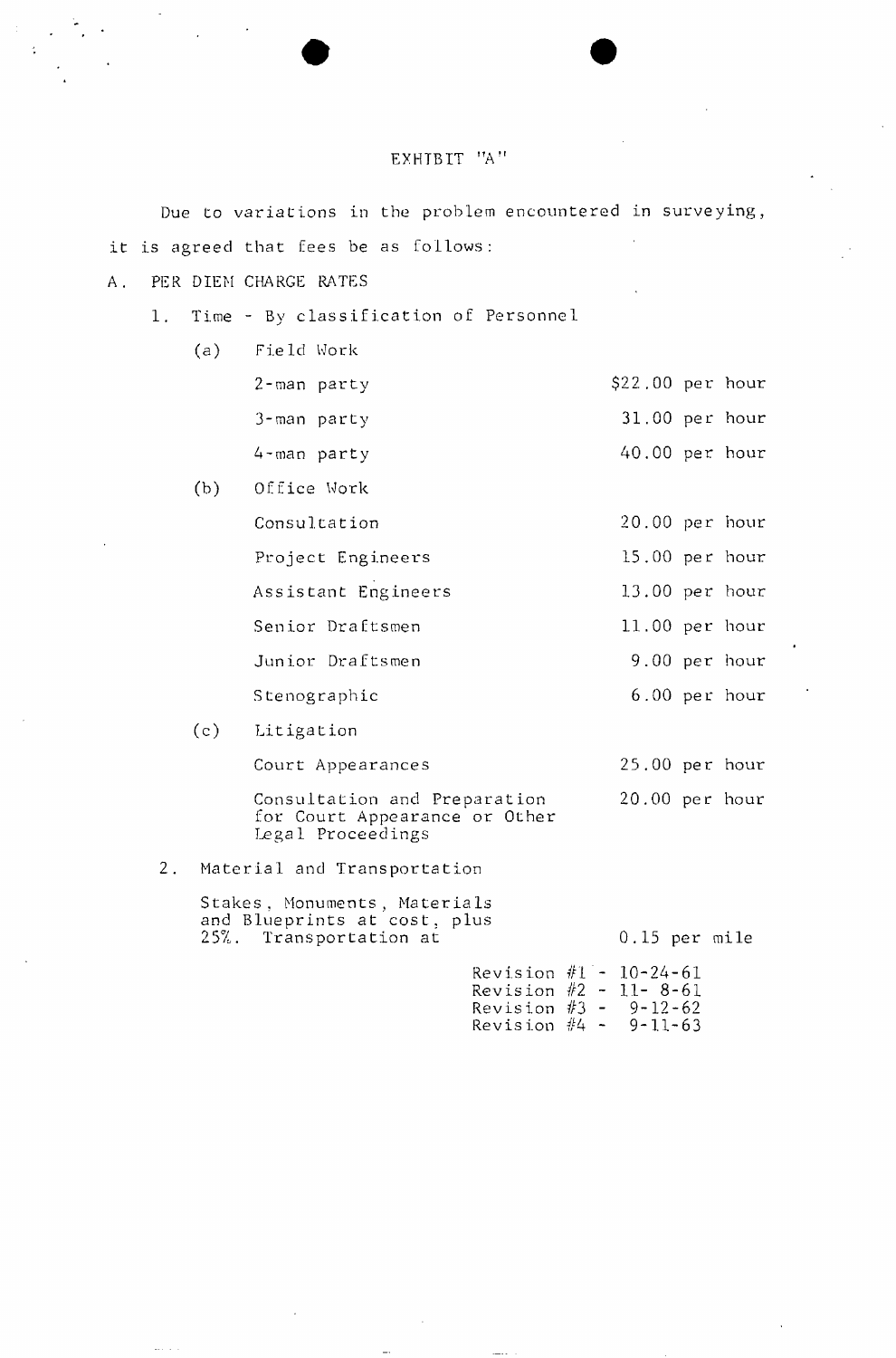# "EXHIBIT B"

/

; \ *<sup>t</sup>*

*i* '

# CONTRACT QUANTITIES & ESTIMATING PRICES

 $\mathcal{L}_{\text{max}}$ 

| <b>ITEM</b>                                                                   | <b>UNIT</b> | UNIT PRICE         |
|-------------------------------------------------------------------------------|-------------|--------------------|
| Clearing $\&$ Grubbing                                                        | Lump Sum    | $$500.00/per$ acre |
| Roadway Excavation                                                            | Cubic Yards | 1.00               |
| Side Ditch Excavation                                                         | Cubic Yards | $\sim 70$          |
| Imported Borrow                                                               | Tons .      | .75                |
| Aggregate Sub-base                                                            | Tons.       | 2,00               |
| <b>Aggregate Base</b>                                                         | Tons        | 2.25               |
| Mineral Aggregate C.T. Base:                                                  | Tons        | 2,25               |
| Portland Cement                                                               | Bbls.       | 4.90               |
| Asphalt Concrete                                                              | Tons        | 5.50               |
| Furnishing & Placing<br>PCC Pavt. 8" Thick (Not including<br>Portland Cement) | Sq. Yd.     | 2.50               |
| Furnishing & Placing<br>PCC Pavt. 9" Thick (Not including<br>Portland Cement) | Sq. Yd.     | 2,80               |
| Filler Material                                                               | Tons        | 20.00              |
| Sawing Trnsvse. Jts. PCC Pavt.                                                | L. F.       | .15                |
| Tie Bars PCC Pavt.                                                            | Ea.         | .30 <sub>2</sub>   |
| $\sim$ SC #1 Liquid Asphalt                                                   | Tons        | 45.00              |
| <i>Maphalt</i> Concrete Dikes                                                 | L. F.       | .35                |
| B 3 Island Curb-in place                                                      | L. F.       | 1.00               |
|                                                                               |             |                    |

*<sup>i</sup>*4\

**/ i**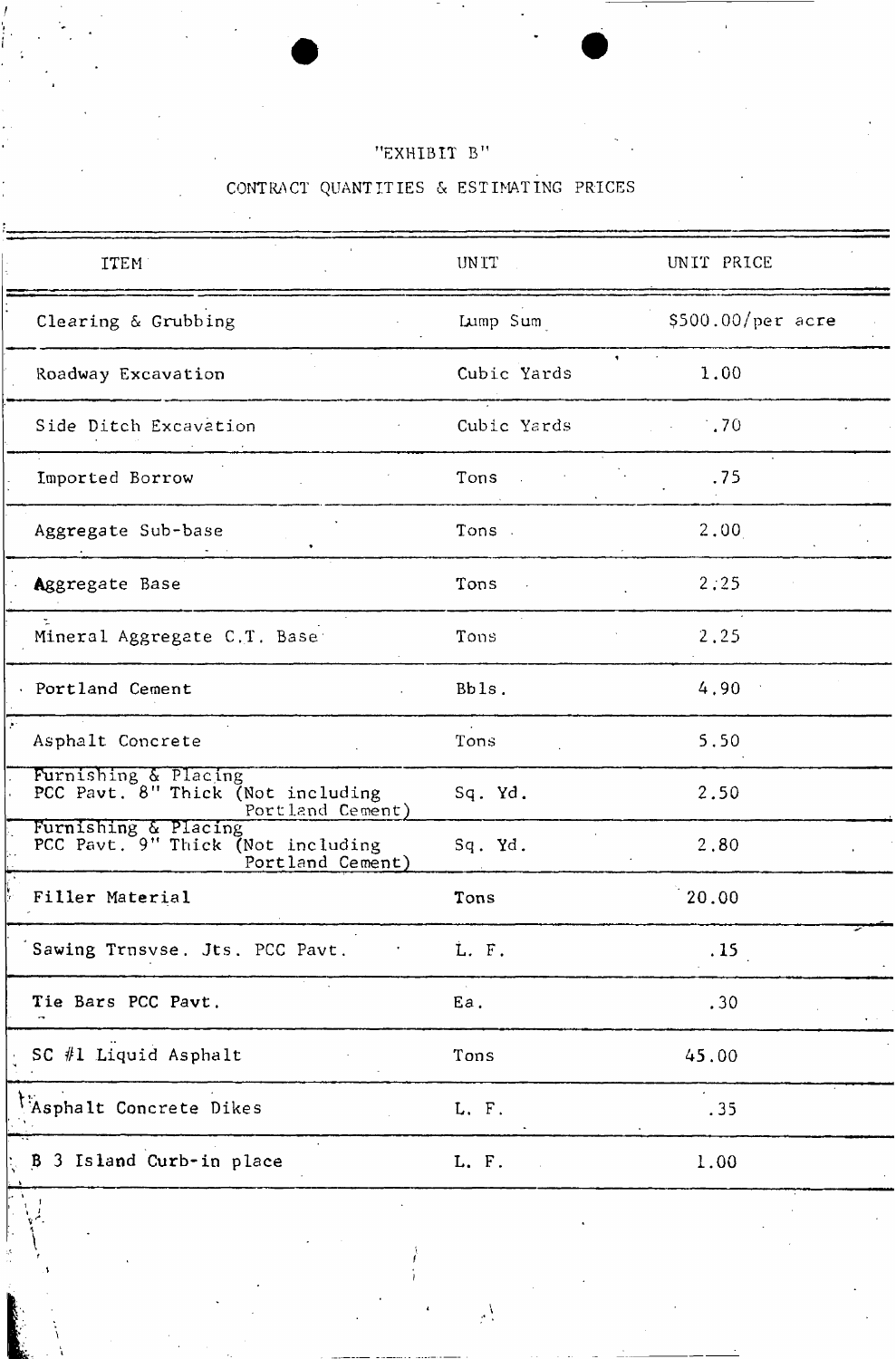| Page 2                                                                                                                                                             |                       |             |                                         |
|--------------------------------------------------------------------------------------------------------------------------------------------------------------------|-----------------------|-------------|-----------------------------------------|
| Curb & Gutter - in place                                                                                                                                           | L. F.                 | \$<br>1.75  |                                         |
| Raised Traffic Bars<br>.<br>2001 - Andrej Andrej, mensionalist personalist personalist personalist personalist personalist dan terdirikan                          | L. F.                 | 2.00        |                                         |
| Sand Backfill Islands                                                                                                                                              | Tons                  | 2.75        |                                         |
| Concrete Sidewalks - in place<br>4" thick<br>.<br>The second state of the second second state of the second second second state of the second second second second | $Sq$ . $Ft$ .         | .40         |                                         |
| Driveway Approaches - in place<br>6" thick                                                                                                                         | $Sq$ . $Ft$ .         | .60.        |                                         |
| Furnishing & Install. Traffic Signals, Lum Sum<br>Signs & Intersection Lighting                                                                                    |                       |             | 20,000.00 per inter-<br>section         |
| Control of Traffic                                                                                                                                                 | Lump Sum              |             | $3,000.00$ per mile of<br>widened road  |
| Clean Up                                                                                                                                                           | Lump Sum              |             | $1,500.00$ per mile of<br>finished road |
| $\sim$<br>Trench Excavation                                                                                                                                        | Cubic Yards 1.35      |             |                                         |
| Drop Inlets                                                                                                                                                        | Per Unit              | 175.00 Each |                                         |
| County Std. Manholes-24"                                                                                                                                           | Per Unit              | 275.00 Each |                                         |
| County Std. Manhoies -36"                                                                                                                                          | Per Unit              | 325.00 Each |                                         |
| Type A Sanitary Manholes                                                                                                                                           | Per Unit              | 275.00 Each |                                         |
| Flushing Inlets                                                                                                                                                    | Per Unit              | 90.00 Each  |                                         |
| Adjust Manholes to Grade                                                                                                                                           | Per Unit              | 50.00 Each  |                                         |
| 4 Vitrified Clay Pipe                                                                                                                                              | L. F.                 | 2.50        |                                         |
| 6" Vitrified Clay Pipe                                                                                                                                             | L. F.                 | 2.75        |                                         |
| 8" Vitrified Clay Pipe                                                                                                                                             | $\mathbf{I}$<br>L. T. | 3.75        |                                         |
|                                                                                                                                                                    |                       |             |                                         |

 $\label{eq:2} \frac{1}{\sqrt{2}}\int_{0}^{\infty} \frac{dx}{\sqrt{2\pi}}\,dx\leq \frac{1}{2\sqrt{2}}\int_{0}^{\infty} \frac{dx}{\sqrt{2\pi}}\,dx.$ 

**Carl Committee** 

 $\sim 3\%$  $\mathcal{L}_{\text{max}}$   $\sim$ 

 $\frac{1}{2} \left( \frac{1}{2} \right)$  ,  $\frac{1}{2} \left( \frac{1}{2} \right)$ 

 $\label{eq:2.1} \mathcal{L} = \mathcal{L} \left( \mathcal{L} \right) \mathcal{L} \left( \mathcal{L} \right) \mathcal{L} \left( \mathcal{L} \right)$ 

 $\mathcal{L}_{\text{max}}$  and  $\mathcal{L}_{\text{max}}$ 

 $\ddot{\mathbf{r}}$ 

 $\mathcal{L}^{\text{max}}_{\text{max}}$  and  $\mathcal{L}^{\text{max}}_{\text{max}}$ 

 $\mathbf{A}_{11}$   $\mathbf{A}_{22}$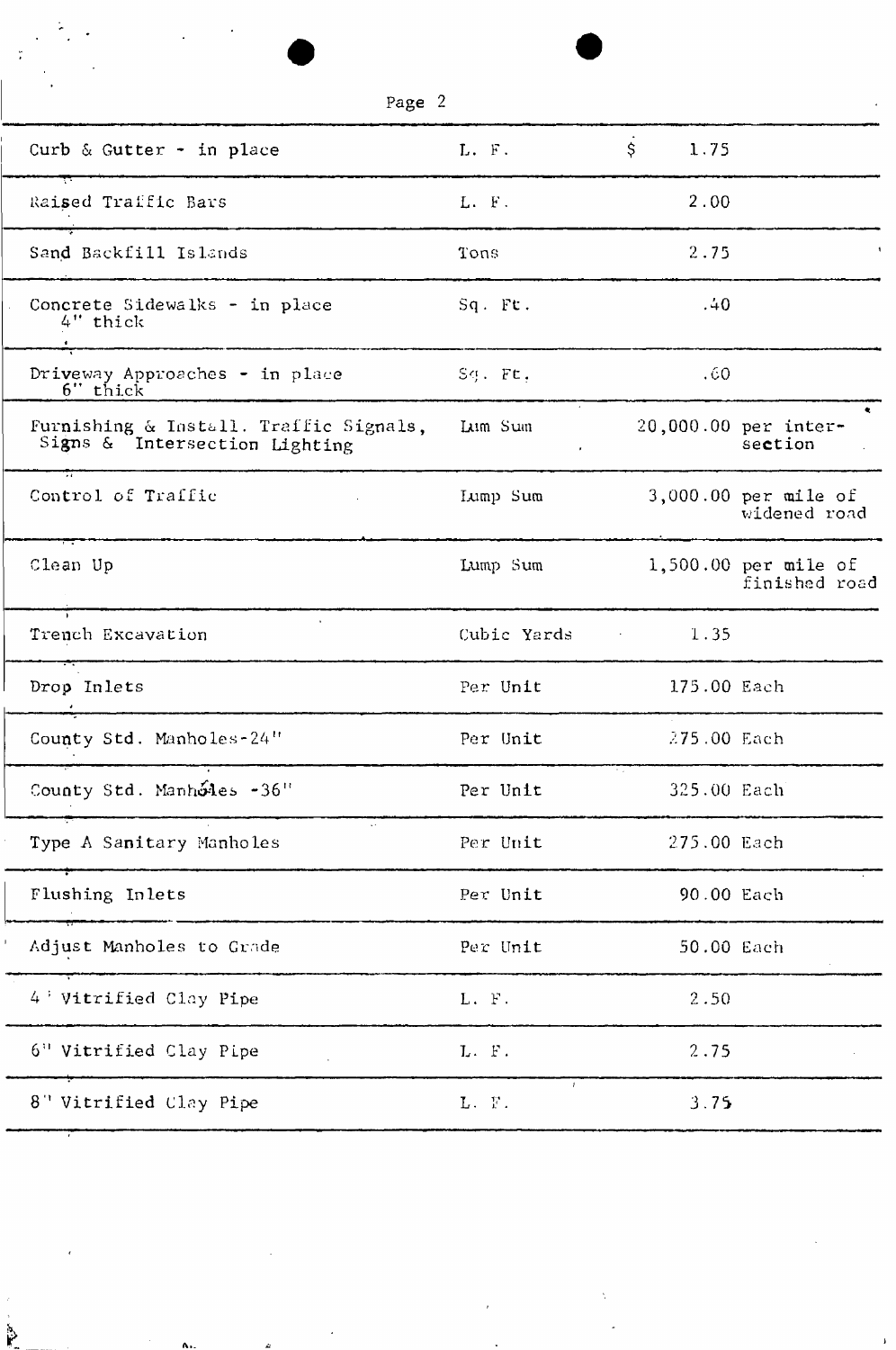| 8" Steel Pipe Dresser Cpld.                   | L. F.                                                                                                                                                                                                                                               | 6.25                                     |  |
|-----------------------------------------------|-----------------------------------------------------------------------------------------------------------------------------------------------------------------------------------------------------------------------------------------------------|------------------------------------------|--|
| 10" Steel Pipe Dresser Cpld.                  | L. F.                                                                                                                                                                                                                                               | 6.90                                     |  |
| $\frac{1}{2}$ 12" Steel Pipe Dresser Cpld.    | L. F.                                                                                                                                                                                                                                               | 7.50                                     |  |
| 8" Perforated Metal Pipe                      | $L - F$ .                                                                                                                                                                                                                                           | 2.25                                     |  |
| Underdrain Filter Material                    | Ton                                                                                                                                                                                                                                                 | 4.00                                     |  |
| 12" RCP Class V                               | L. F.                                                                                                                                                                                                                                               | 4.50                                     |  |
| 15" RCP Class III                             | L. F.                                                                                                                                                                                                                                               | 5.50                                     |  |
| 18" RCP Class III                             | L. F.                                                                                                                                                                                                                                               | 6.50                                     |  |
| $\sim 10^{-11}$<br>18" RCP Class V            | L. F.                                                                                                                                                                                                                                               | 7.00                                     |  |
| 24" RCP Class TII                             | L. F.                                                                                                                                                                                                                                               | $\sim$<br>9.00                           |  |
| 24" RCP Class V                               | $L$ . $F$ .                                                                                                                                                                                                                                         | 10.00                                    |  |
| $\pm$ $\cdots$ 30 <sup>1</sup> RCP Class III  | $L$ . F.                                                                                                                                                                                                                                            | 11.00                                    |  |
| 30" RCP Class V                               | $\mathbf{L}_{\sigma} \cdot \widetilde{\mathbf{F}}_{\sigma} = \mathbb{E} \cdot \left[ \begin{array}{ccc} \mathbb{E} \cdot \mathbb{E} & \mathbb{E} \cdot \mathbb{E} \\ \mathbb{E} \cdot \mathbb{E} & \mathbb{E} \cdot \mathbb{E} \end{array} \right]$ | 12.00<br>$\sigma^{-1}$ , $\sigma^{-1}$ , |  |
| 36" RCP Class III                             | L. $F$ .                                                                                                                                                                                                                                            | 13.50                                    |  |
| 36" RCP Classs V                              | $L. F.$                                                                                                                                                                                                                                             | 14.50                                    |  |
| 42" RCP Class III                             | $L. F.$                                                                                                                                                                                                                                             | 16.50                                    |  |
| $\mathbf{z}$ .<br>42" RCP Class V             | L. F.                                                                                                                                                                                                                                               | 18.00                                    |  |
| $\bullet$<br>48" RCP Classs III<br>$\searrow$ | L. F.                                                                                                                                                                                                                                               | 20.00                                    |  |
| 48" RCP Class V                               | L. F.                                                                                                                                                                                                                                               | 22,00                                    |  |
| 54" RCP Class III                             | $L$ . $\,$ F .                                                                                                                                                                                                                                      | 25.00                                    |  |
| 54" RCP Class V                               | L. F.                                                                                                                                                                                                                                               | 28.50                                    |  |
|                                               |                                                                                                                                                                                                                                                     |                                          |  |

\* *(* 

 $\mathbf{r}_i$  is a set of the contract of the contract of the contract of the contract of the contract of the contract of the contract of the contract of the contract of the contract of the contract of the contract of the con

**r.**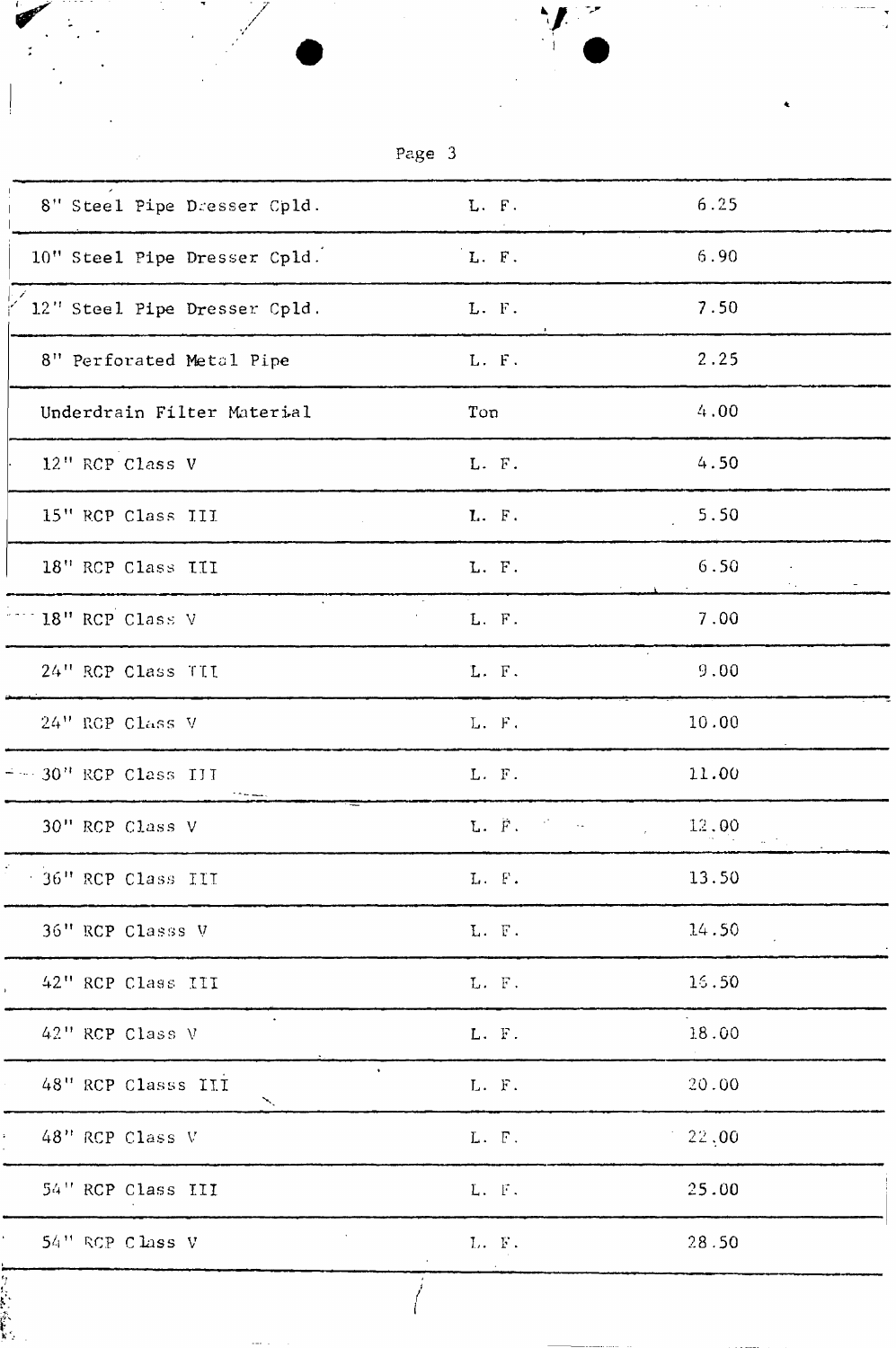| Page 4                             |                             |          |  |
|------------------------------------|-----------------------------|----------|--|
| 60" RCP Class III                  | L. F.                       | 32.50    |  |
| 60" RCP Class V                    | L.F.                        | 36.50    |  |
| 12" Automatic Drainage Gate        | Ea.                         | 25.00    |  |
| 24" Automatic Drainage Gate        | Ea.                         | 80,00    |  |
| 30" Automatic Drainage Gate        | $E \cap$ .                  | 140.00   |  |
| 36" Automatic Drainage Gate        | E.c.                        | 200.00   |  |
| 42" Automatic Drainage Gate        | Eu .                        | 250.00   |  |
| 48" Automatic Drainage Gate        | Ea.                         | 370.00   |  |
| ----- 54" Automatic Drainage Gate. | La .                        | 775.00   |  |
| 60" Automatic Druinage Cate        | $E_{\rm in}$ .              | 1,000.00 |  |
| 8" CM Pipe 16 GA                   | L. F.                       | 3.00     |  |
| 12" CM Pipe 16 GA                  | L. F.                       | 4.50     |  |
| 18" CM Pipe 16 GA                  | L. F.                       | 5.75     |  |
| 24" CM Pipe 16 GA                  | L. F.                       | 8.00     |  |
| 24" CM Pipe 14 GA                  | L. F.                       | 9.00     |  |
| 30" CM Pipe 14 GA                  | $\mathbf{L}$ . $\mathbf{F}$ | 10 50    |  |
| 36" CM Pipe 12 GA                  | L. F.                       | 15.00    |  |
| 42" CM Pipe 12 GA<br>$\mathbf{v}$  | L. F.                       | 18.00    |  |
| 48" CM Pipe 12 GA                  | L. F.                       | 20.00    |  |
| 54" CM Pipe 10 GA                  | L. F.                       | 25.00    |  |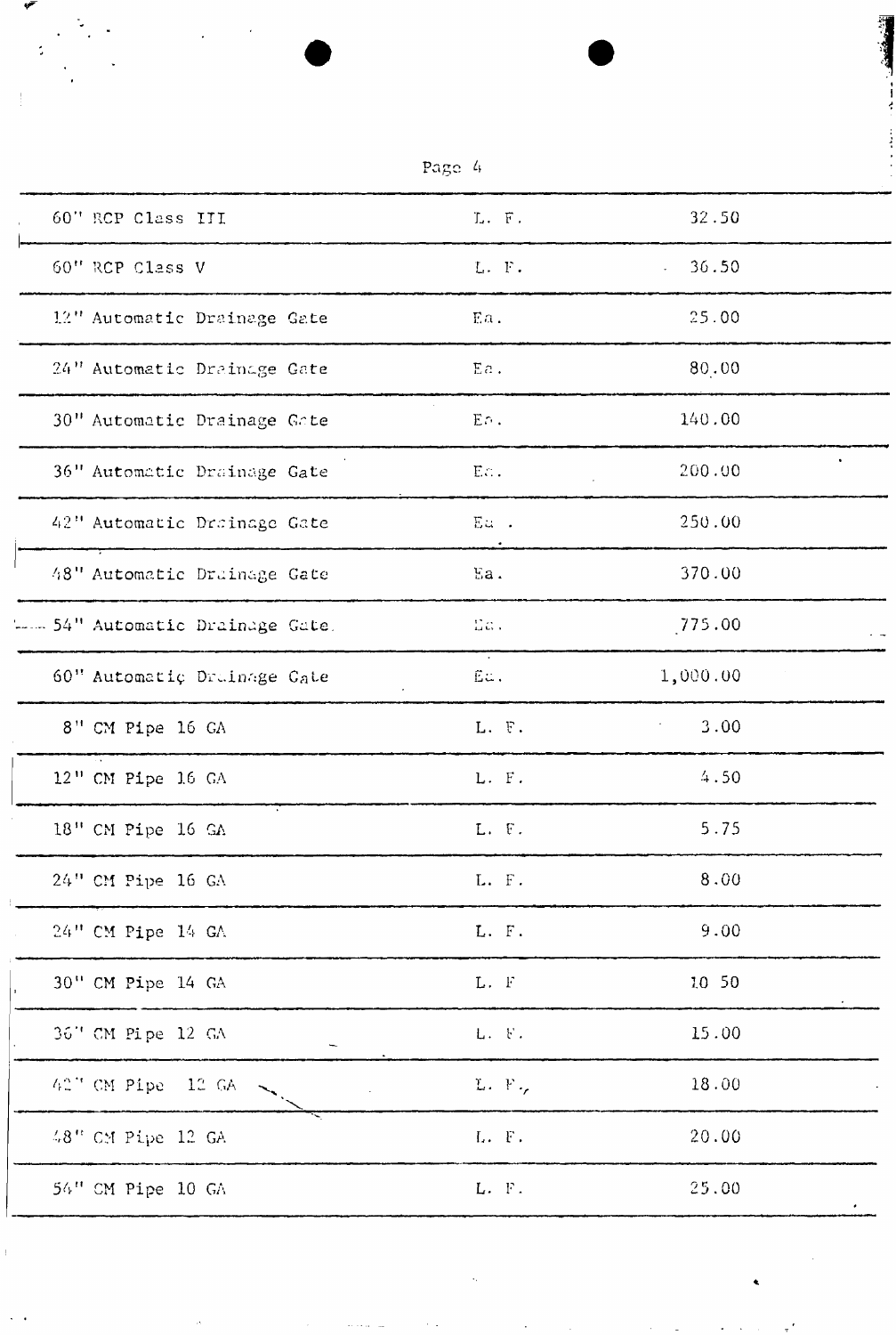| σ<br>.,<br>,-<br>п. |  |
|---------------------|--|
|---------------------|--|

| 60" CM Pipe 10 GA                                                                                                                                          | L. F.   | 32.00                                                                                                                                                                                                                                                                                                     |
|------------------------------------------------------------------------------------------------------------------------------------------------------------|---------|-----------------------------------------------------------------------------------------------------------------------------------------------------------------------------------------------------------------------------------------------------------------------------------------------------------|
| Structure excavation, small<br>structure                                                                                                                   | C. Y.   | 4.00                                                                                                                                                                                                                                                                                                      |
| Structure Excavation Bridge                                                                                                                                | C. Y.   | 4.00                                                                                                                                                                                                                                                                                                      |
| Structure Backfill Bridge                                                                                                                                  | C. Y.   | 4.00                                                                                                                                                                                                                                                                                                      |
| Driving Concrete Piles Class I<br>ے ہیں۔<br>مناظم درجہ میں ایک محمود ہوئی مقصد بالا کرنے کے لیے میں ایک بات کے مناظم میں مقابلے کی ایک مناظم اور ان کے ایک | Ea.     | 200.00                                                                                                                                                                                                                                                                                                    |
| Driving Concrete Pile Class II<br>.<br>2000 - Andrew Schwarzen, Amerikaansk politiker (d. 1982)                                                            | Ea.     | 180.00                                                                                                                                                                                                                                                                                                    |
| Driving Steel Piles                                                                                                                                        | Еa.     | 180.00                                                                                                                                                                                                                                                                                                    |
| Driving Timber Piles                                                                                                                                       | Ea.     | 100.00                                                                                                                                                                                                                                                                                                    |
| Furnishing Concrete Piles Class I                                                                                                                          | L. F.   | 4.50                                                                                                                                                                                                                                                                                                      |
| Furnishing Concrete Piles Class II                                                                                                                         | L. F.   | 4.25                                                                                                                                                                                                                                                                                                      |
| Furnishing Steel Piles                                                                                                                                     | L. F.   | 6.00                                                                                                                                                                                                                                                                                                      |
| Furnishing Timber Piles                                                                                                                                    | L. F.   | 2.00                                                                                                                                                                                                                                                                                                      |
| Class A Concrete Bridges-in place<br>(Tee Beam)<br>ļ.                                                                                                      | C. Y.   | 80.00<br>$\epsilon$ . The set of the set of the set of the set of the set of the set of the set of the set of the set of the set of the set of the set of the set of the set of the set of the set of the set of the set of the set of the s<br>$\mathcal{L}^{\text{max}}$ and $\mathcal{L}^{\text{max}}$ |
| Class A Concrete Bridges-in place<br>(Steel Girder)                                                                                                        | C. Y.   | 55.00                                                                                                                                                                                                                                                                                                     |
| Class A Concrete Culverts & Retaining<br>Walls                                                                                                             | C. Y.   | 75.00                                                                                                                                                                                                                                                                                                     |
| Class A Concrete Minor Structures<br>in place                                                                                                              | C. Y.   | 100.00                                                                                                                                                                                                                                                                                                    |
| Sacked Concrete Slope Protection                                                                                                                           | C. Y.   | 40.00                                                                                                                                                                                                                                                                                                     |
| Bar Reinforcing Steel Bridges<br>in place                                                                                                                  | $Lbs$ . | .13                                                                                                                                                                                                                                                                                                       |
| Bar Reinforcing Steel Culverts<br>and Retaining Valls                                                                                                      | Lbs.    | .15                                                                                                                                                                                                                                                                                                       |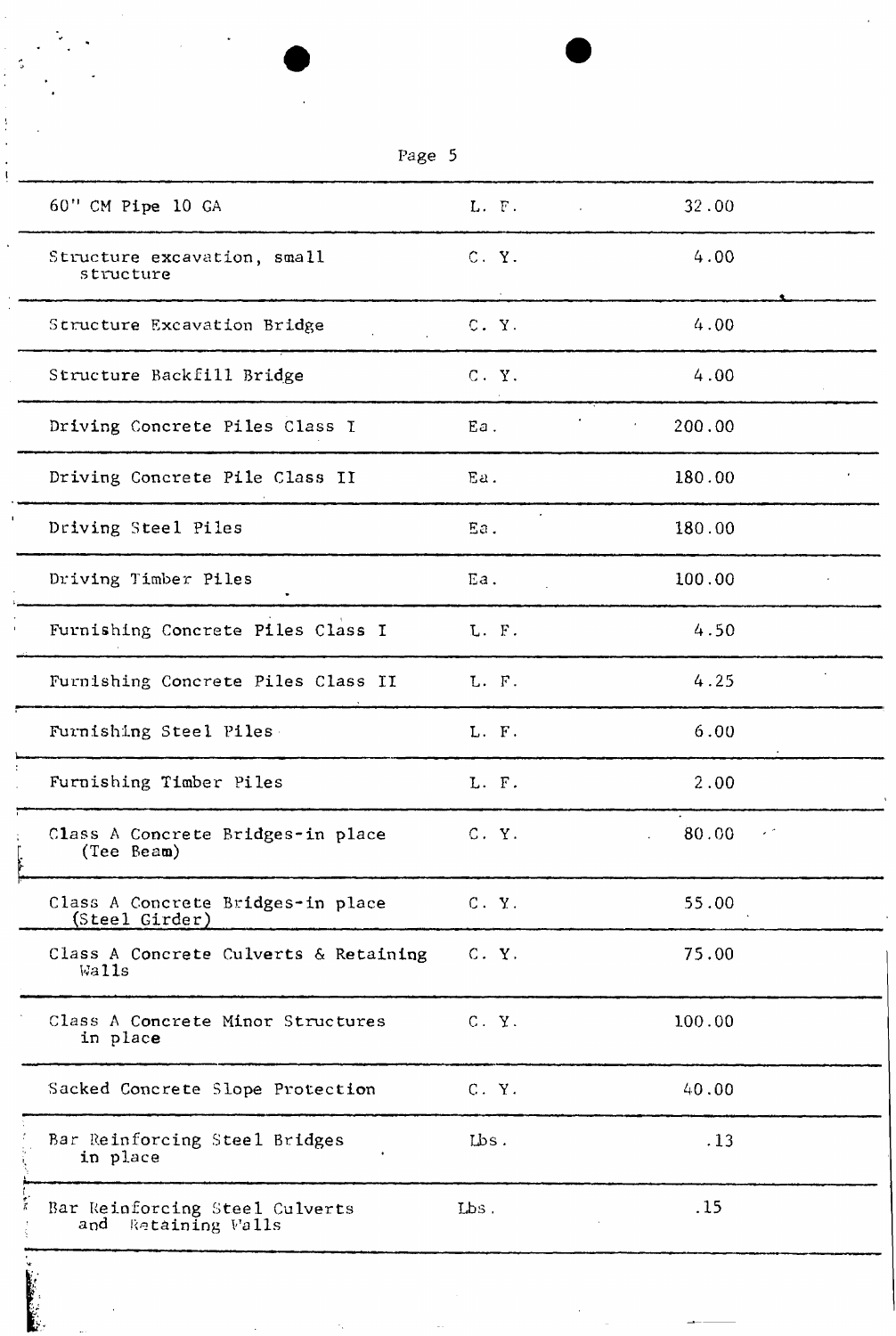| Page 6                                                    |                                                     |          |
|-----------------------------------------------------------|-----------------------------------------------------|----------|
| Bar Reinforcing Steel Minor<br>Structures-in place        | Lbs.                                                | .17      |
| Bar Reinforcing Steel PCC Pavt.                           | Lbs.                                                | .15      |
| Structural Steel Bridges                                  | $Lbs$ .                                             | .17      |
| Cleaning and Painting Structural<br>Steel                 | L S.                                                | .015/1b. |
| Linear Feet of Metal Beam Bridge<br>Railing in place      | L. F.                                               | 6.50     |
| Linear Feet of Metal Plate Guard<br>Rail-in place         | L. F.                                               | 3.50     |
| Linear-Feet of Barrier Railing<br>in place                | $\mathbb{R}^n \times \mathbb{L}$ , $[\mathbf{F}]$ . | 12.00    |
| Linear Feet of 3' Chain Link Fence<br>in place            | L. F.                                               | 1.25     |
| Linear Feet of 4' Chain Link Fence L. F.<br>in place      |                                                     | 1.50     |
| Linear Feet of 6' Chain Link Fence<br>in place            | L. F.                                               | 1.75     |
| Linear Feet of 8' Chain Link Fence<br>in place<br>السيعات | L. F.                                               | 2.75     |
| Linear Feet of 10' Chain Link Fence<br>in place           | L. F.                                               | 4.00     |
|                                                           |                                                     |          |
|                                                           |                                                     |          |
|                                                           |                                                     |          |
|                                                           | $\sim$ 1                                            |          |

 $\label{eq:2.1} \begin{array}{l} \mathcal{F}_{\mathcal{G}}(x) = \mathcal{F}_{\mathcal{G}}(x)\\ \mathcal{F}_{\mathcal{G}}(x) = \mathcal{F}_{\mathcal{G}}(x) \end{array}$ 

 $\frac{1}{2}$ 

in and<br>A

n i se